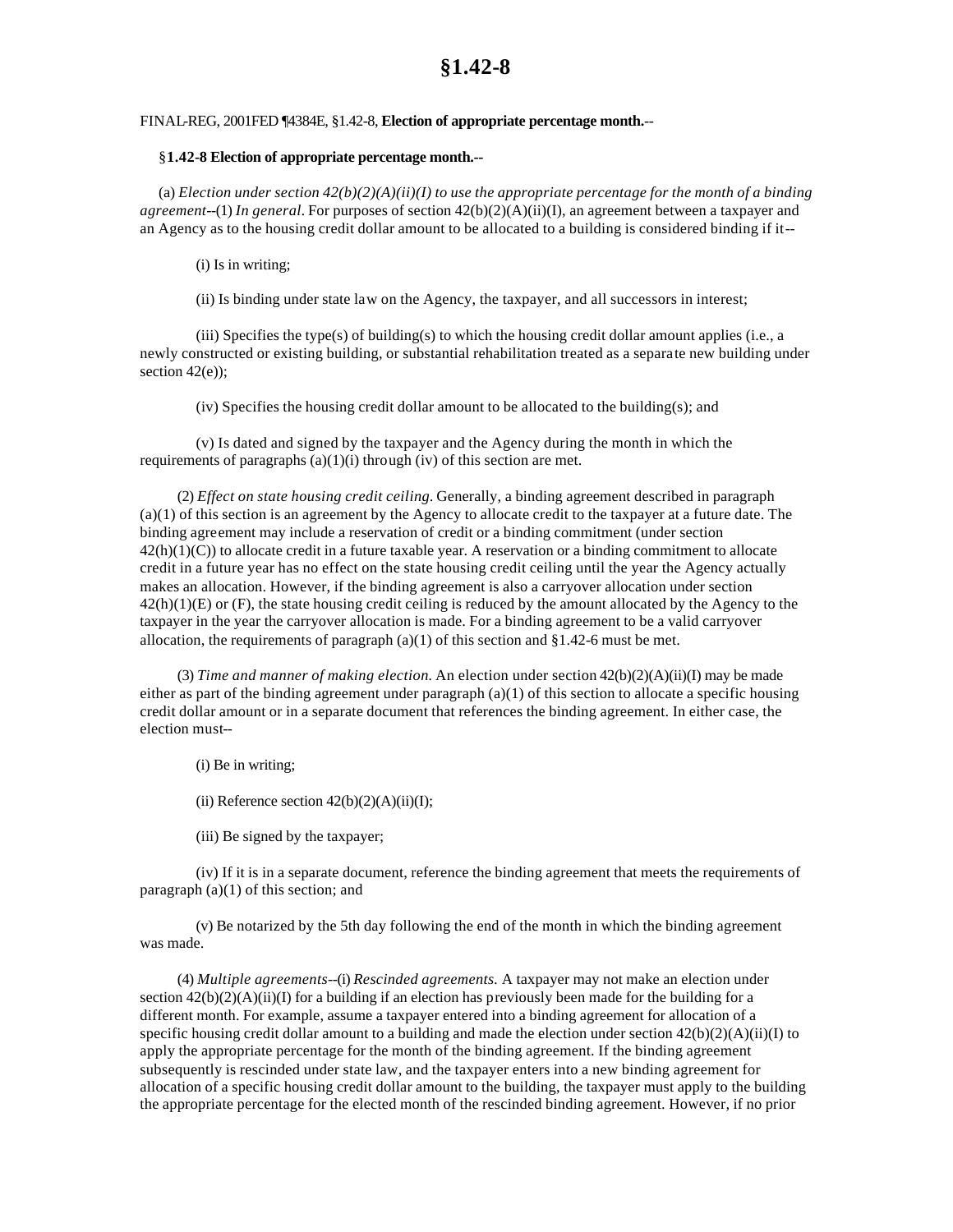election was made with respect to the rescinded binding agreement, the taxpayer may elect the appropriate percentage for the month of the new binding agreement.

(ii) *Increases in credit*. The election under section  $42(b)(2)(A)(ii)(I)$ , once made, applies to any increase in the credit amount allocated for a building, whether the increase occurs in the same or in a subsequent year. However, in the case of a binding agreement (or carryover allocation that is treated as a binding agreement) to allocate a credit amount under section  $42(e)(1)$  for substantial rehabilitation treated as a separate new building, a taxpayer may make the election under section  $42(b)(2)(A)(ii)(I)$ notwithstanding that a prior election under section  $42(b)(2)(A)(ii)(I)$  is in effect for a prior allocation of credit for a substantial rehabilitation that was previously placed in service under section 42(e).

(5) *Amount allocated.* The housing credit dollar amount eventually allocated to a building may be more or less than the amount specified in the binding agreement. Depending on the Agency's determination pursuant to section  $42(m)(2)$  as to the financial feasibility of the building (or project), the Agency may allocate a greater housing credit dollar amount to the building (provided that the Agency has additional housing credit dollar amounts available to allocate for the calendar year of the allocation) or the Agency may allocate a lesser housing credit dollar amount. Under section  $42(h)(7)(D)$ , in allocating a housing credit dollar amount, the Agency must specify the applicable percentage and maximum qualified basis of the building. The applicable percentage may be less, but not greater than, the appropriate percentage for the month the building is placed in service, or the month elected by the taxpayer under section  $42(b)(2)(A)(ii)(I)$ . Whether the appropriate percentage is the appropriate percentage for the 70-percent present value credit or the 30-percent present value credit is determined under section 42(i)(2) when the building is placed in service.

(6) *Procedures*--(i) *Taxpayer.* The taxpayer must give the original notarized election statement to the Agency before the close of the 5th calendar day following the end of the month in which the binding agreement is made. The taxpayer must retain a copy of the binding agreement and the election statement and must file an additional copy of each with the taxpayer's Form 8609, Low-Income Housing Credit Allocation Certification, for the first taxable year in which credit is claimed for the building.

(ii) *Agency.* The Agency must file with the Internal Revenue Service the original of the binding agreement and the election statement with the Agency's Form 8610, Annual Low-Income Housing Credit Agencies Report, that accounts for the year the allocation is actually made. The Agency must also retain a copy of the binding agreement and the election statement.

(7) *Examples.* The following examples illustrate the provisions of this section. In each example, X is the taxpayer, Agency is the state housing credit agency, and the carryover allocations meet the requirements of §1.42-6 and are otherwise valid.

*Example 1.* (i) In August 1993, X and Agency enter into an agreement that Agency will allocate \$100,000 of housing credit dollar amount for the low-income housing building X is constructing. The agreement is binding and meets all the requirements of paragraph  $(a)(1)$  of this section. The agreement is a reservation of credit, not an allocation, and therefore, has no effect on the state housing credit ceiling. On or before September 5, 1993, X signs and has notarized a written election statement that meets the requirements of paragraph  $(a)(3)$  of this section. The applicable percentage for the building is the appropriate percentage for the month of August 1993.

(ii) Agency makes a carryover allocation of \$100,000 of housing credit dollar amount for the building on October 2, 1993. The carryover allocation reduces Agency's state housing credit ceiling for 1993. Due to unexpectedly high construction costs, when X places the building in service in July 1994, the product of the building's qualified basis and the applicable percentage for the building (the appropriate percentage for the month of August 1993) is \$150,000, rather than \$100,000. Notwithstanding that only \$100,000 of credit was allocated for the building in 1993, Agency may allocate an additional \$50,000 of housing credit dollar amount for the building from its state housing credit ceiling for 1994. The appropriate percentage for the month of August 1993 is the applicable percentage for the building for the entire \$150,000 of credit allocated for the building, even though separate allocations were made in 1993 and 1994. Because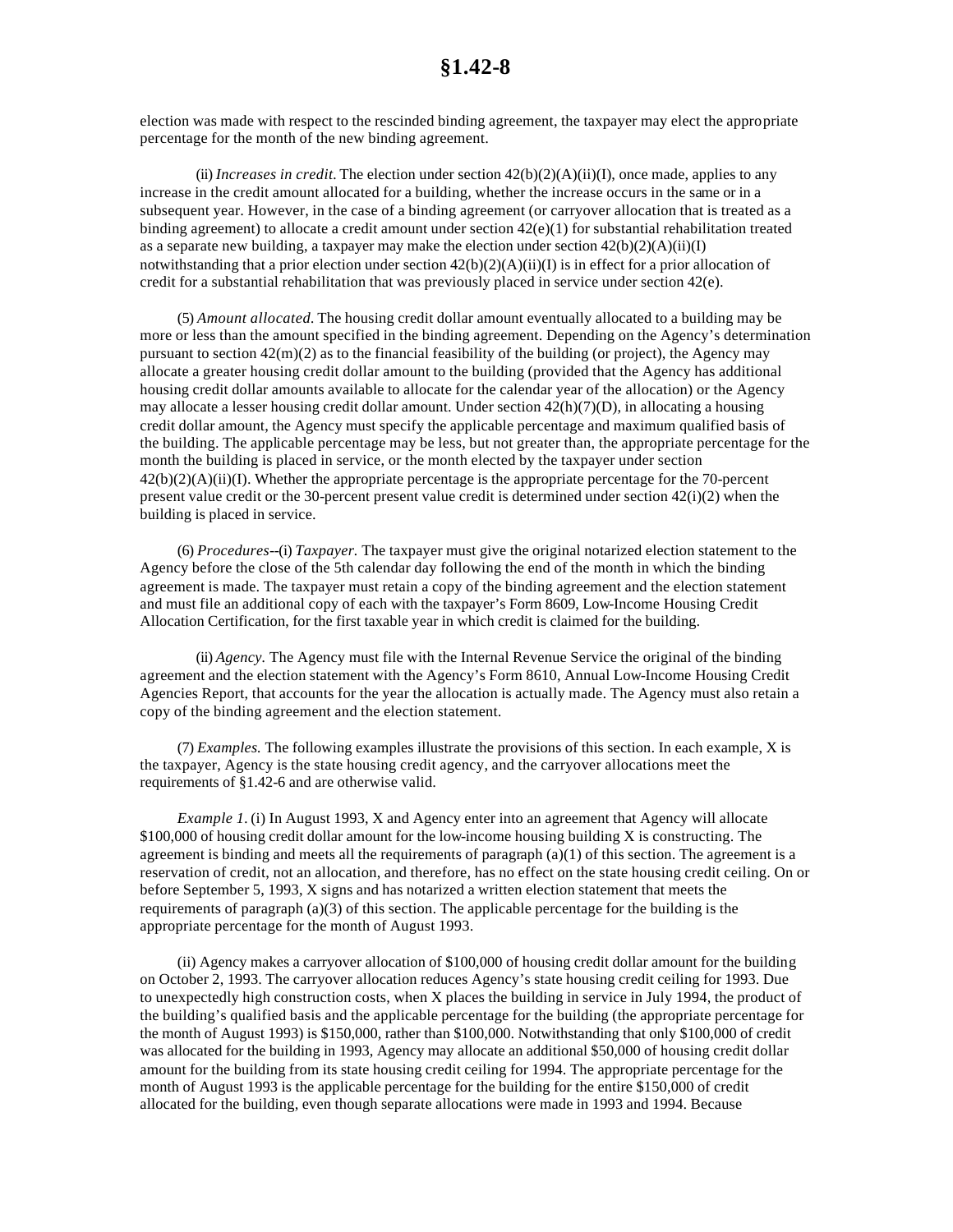allocations were made for the building in two separate calendar years, Agency must issue two Forms 8609 to X. One Form 8609 must reflect the \$100,000 allocation made in 1993, and the other Form 8609 must reflect the \$50,000 allocation made in 1994.

(iii) X gives the original notarized statement to Agency on or before September 5, 1993, and retains a copy of the binding agreement, election statement, and carryover allocation document. X files a copy of the binding agreement, election statement, and carryover allocation document with X's Form 8609 for the first taxable year in which X claims credit for the building.

(iv) Agency files the original of the binding agreement, election statement, and 1993 carryover allocation document with its 1993 Form 8610. Agency retains a copy of the binding agreement, election statement, and carryover allocation document. After the building is placed in service in 1994, Agency issues to X a copy of the Form 8609 reflecting the 1993 carryover allocation of \$100,000 and files the original of that form with its 1994 Form 8610. Agency also files the original of the 1994 Form 8609 reflecting the \$50,000 allocation with its 1994 Form 8610 and issues to X a copy of the 1994 Form 8609. Agency retains copies of the Forms 8609 that are issued to X.

*Example 2.* (i) In September 1993, X and Agency enter into an agreement that Agency will allocate \$70,000 of housing credit dollar amount for rehabilitation expenditures that X is incurring and that X will treat as a new low-income housing building under section  $42(e)(1)$ . The agreement is binding and meets all the requirements of paragraph (a)(1) of this section. The agreement is a reservation of credit, not an allocation, and therefore, has no effect on Agency's state housing credit ceiling. On or before October 5, 1993, X signs and has notarized a written election statement that meets the requirements of paragraph  $(a)(3)$ of this section. The applicable percentage for the building is the appropriate percentage for the month of September 1993. Agency makes a carryover allocation of \$70,000 of housing credit dollar amount for the building on November 15, 1993. The carryover allocation reduces by \$70,000 Agency's state housing credit ceiling for 1993.

(ii) In October 1994, X and Agency enter into another binding agreement meeting the requirements of paragraph (a)(1) of this section. Under the agreement, Agency will allocate \$50,000 of housing credit dollar amount for additional rehabilitation expenditures by  $X$  that qualify as a second separate new building under section  $42(e)(1)$ . On or before November 5, 1994, X signs and has notarized a written election statement meeting the requirements of paragraph (a)(3) of this section. On December 1, 1994, X receives a carryover allocation under section 42(h)(1)(E) for \$50,000. The carryover allocation reduces by \$50,000 Agency's state housing credit ceiling for 1994. The applicable percentage for the rehabilitation expenditures treated as the second separate new building is the appropriate percentage for the month of October 1994, not September 1993. The appropriate percentage for the month of September 1993 still applies to the allocation of \$70,000 for the rehabilitation expenditures treated as the first separate new building. Because allocations were made for the building in two separate calendar years, Agency must issue two Forms 8609 to X. One Form 8609 must reflect the \$70,000 allocation made in 1993, and the other Form 8609 must reflect the \$50,000 allocation made in 1994.

(iii) X gives the first original notarized statement to Agency on or before October 5, 1993, and retains a copy of the first binding agreement, election statement, and carryover allocation document issued in 1993. X gives the second original notarized statement to Agency on or before November 5, 1994, and retains a copy of the second binding agreement, election statement, and carryover allocation document issued in 1994. X files a copy of the binding agreements, election statements, and carryover allocation documents with X's Forms 8609 for the first taxable year in which X claims credit for the buildings.

(iv) Agency retains a copy of the binding agreements, election statements, and carryover allocation documents. Agency files the original of the first binding agreement, election statement, and 1993 carryover allocation document with its 1993 Form 8610. Agency files the original of the second binding agreement, election statement, and 1994 carryover allocation document with its 1994 Form 8610. After X notifies Agency of the date each building is placed in service, the Agency will issue copies of the respective Forms 8609 to X, and file the originals of those forms with the Agency's Form 8610 that reflects the year each form is issued. The Agency also retains copies of the Forms 8609.